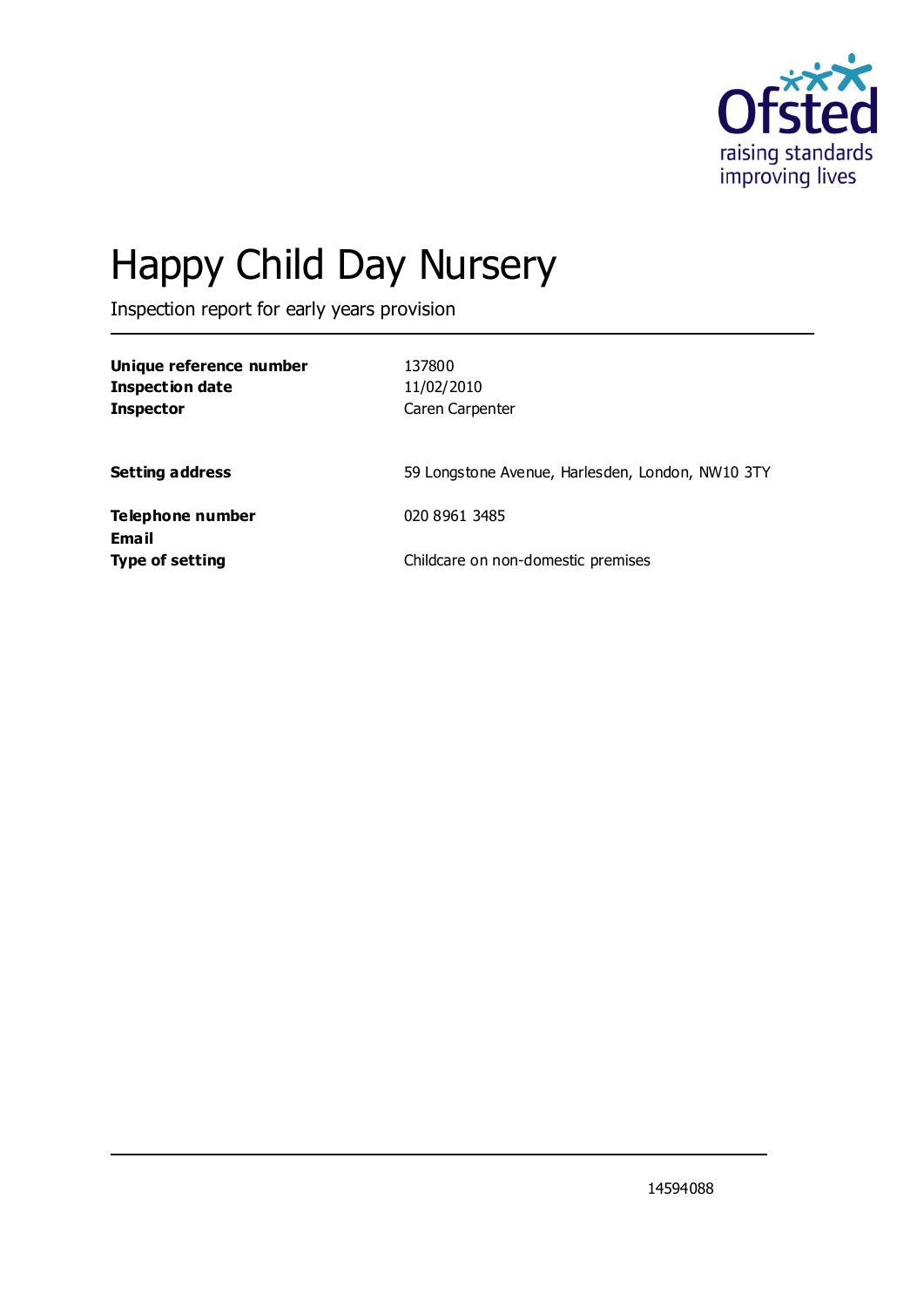The Office for Standards in Education, Children's Services and Skills (Ofsted) regulates and inspects to achieve excellence in the care of children and young people, and in education and skills for learners of all ages. It regulates and inspects childcare and children's social care, and inspects the Children and Family Court Advisory Support Service (Cafcass), schools, colleges, initial teacher training, work-based learning and skills training, adult and community learning, and education and training in prisons and other secure establishments. It rates council children's services, and inspects services for looked after children, safeguarding and child protection.

If you would like a copy of this document in a different format, such as large print or Braille, please telephone 0300 123 1231, or email enquiries@ofsted.gov.uk.

You may copy all or parts of this document for non-commercial educational purposes, as long as you give details of the source and date of publication and do not alter the information in any way.

Royal Exchange Buildings St Ann's Square Manchester M2 7LA

T: 0300 123 1231 Textphone: 0161 618 8524 E: enquiries@ofsted.gov.uk W: [www.ofsted.gov.uk](http://www.ofsted.gov.uk/)

© Crown copyright 2009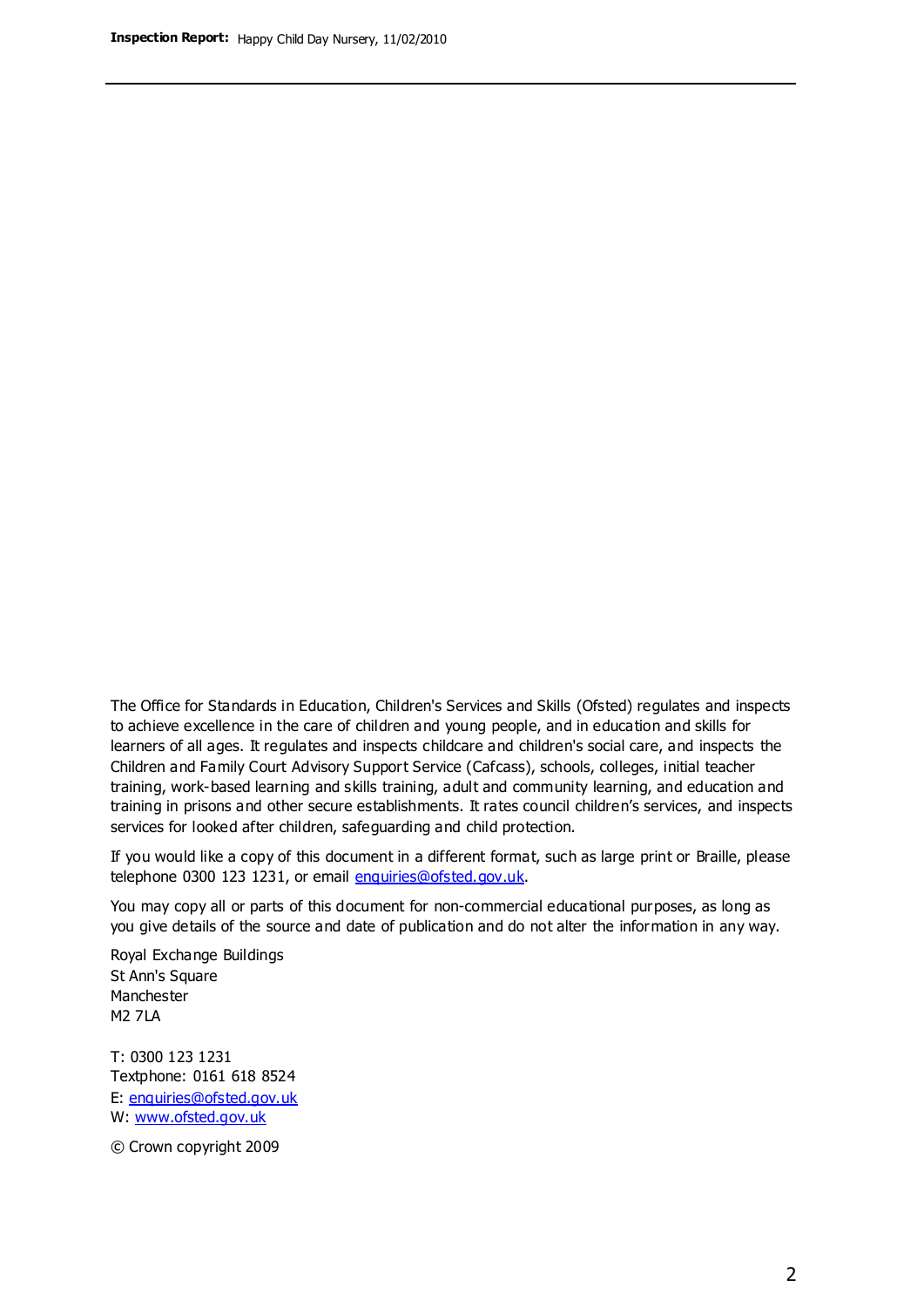## **Introduction**

This inspection was carried out by Ofsted under Sections 49 and 50 of the Childcare Act 2006 on the quality and standards of the registered early years provision. 'Early years provision' refers to provision regulated by Ofsted for children from birth to 31 August following their fifth birthday (the early years age group). The registered person must ensure that this provision complies with the statutory framework for children's learning, development and welfare, known as the *Early* Years Foundation Stage.

The provider must provide a copy of this report to all parents with children at the setting where reasonably practicable. The provider must provide a copy of the report to any other person who asks for one, but may charge a fee for this service (The Childcare (Inspection) Regulations 2008 regulations 9 and 10).

The setting also makes provision for children older than the early years age group which is registered on the voluntary and/or compulsory part(s) of the Childcare Register. This report does not include an evaluation of that provision, but a comment about compliance with the requirements of the Childcare Register is included in Annex B.

Please see our website for more information about each childcare provider. We publish inspection reports, conditions of registration and details of complaints we receive where we or the provider take action to meet the requirements of registration.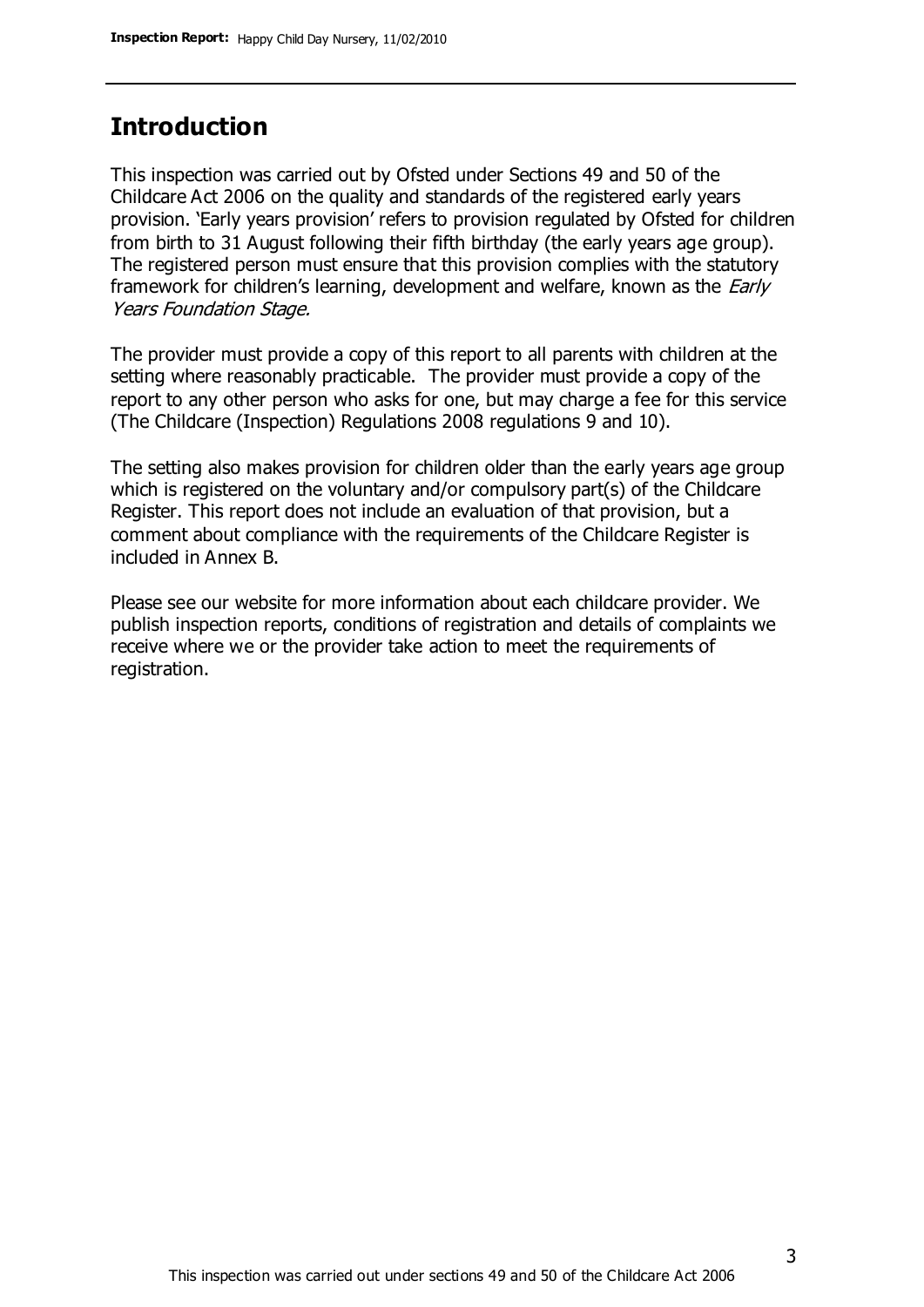# **Description of the setting**

Happy Child Day Nursery is one of a chain of nurseries owned and managed by Happy Child Limited. It was registered in 1997 and operates from a purpose built building in Harlesden within the London borough of Brent. All children share access to a secure enclosed outdoor play area.

The nursery is registered for a maximum of 66 children under eight years, of these; 66 may be in the early years age group and of these; 28 may be under two years at any one time. There are currently 50 children in the early years age group on roll.

The nursery is open each week day from 8:00am to 6:00pm all year round, except for bank holidays. The nursery supports children with special educational needs and/or disability and also supports a number of children with English as an additional language.

The nursery employs 11 staff. Seven staff including the manager hold appropriate early years qualifications and three are working towards early years qualifications. The nursery receives support from the local early years team.

## **The overall effectiveness of the early years provision**

Overall the quality of the provision is good.

Children in the Early Years Foundation Stage are making good progress in their learning and development. Exceptionally strong partnerships with parents, carers and other professionals ensure that children's individual needs are identified and fully catered for. They achieve this by ensuring that children receive individual support and attention, enabling them to feel very secure and happy in the nursery. The manager and staff are constantly evaluating their practice and make improvements to benefit the children attending the nursery and provide a service that is responsive to the needs of individuals. There are some well-targeted plans for continuing development, such as developing the outdoor play area to provide children with further exciting and challenging experiences.

## **What steps need to be taken to improve provision further?**

To further improve the early years provision the registered person should:

- extend toys and play resources further to provide more exciting choices to the children to enhance their learning
- ensure that the garden does not pose a risk to children's safety, paying particular attention to the broken fence
- improve the outdoor play area and equipment to make it more exciting, challenging and interesting for all children.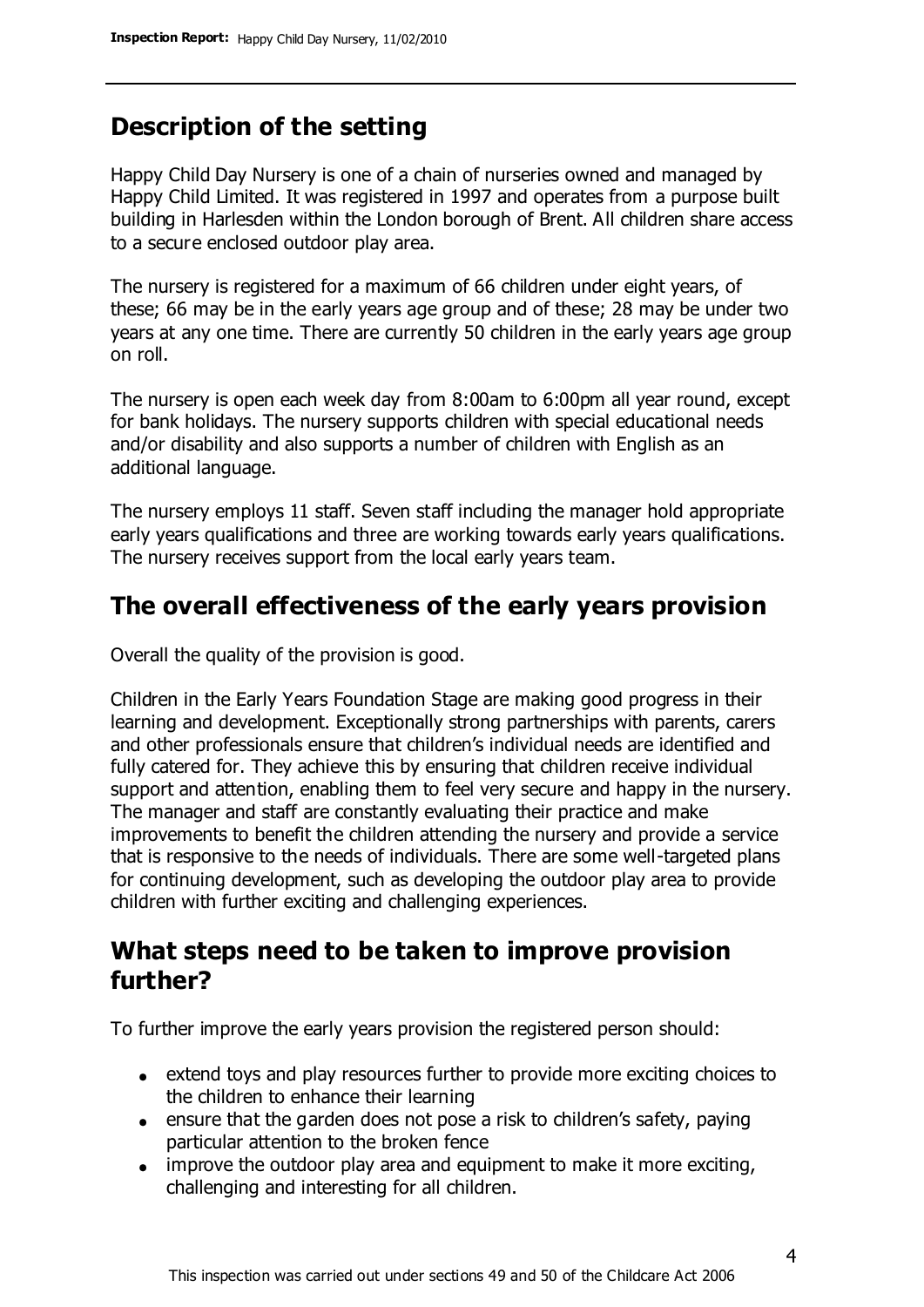## **The effectiveness of leadership and management of the early years provision**

Robust recruitment and vetting procedures ensure that there is qualified and skilled staff who have a clear understanding of how to safeguard children's welfare. For example, arrangements to ensure staff are suitably vetted are carefully monitored. Staff have a clear understanding of what child abuse and neglect mean and how to implement the detailed safeguarding policy that is in line with the local guidance. All staff have completed Safeguarding training.

Children's safety and security is given high priority and good quality risk assessments ensure effective actions are taken to eliminate risks. Staff complete a garden check list before children use the area, and have identified areas for immediate improvement to promote children's safety.

The manager and all staff work effectively as a dedicated team to provide good quality care and education for children. Successful planning ensures that staff are suitably deployed and interesting activities are organised to promote children's learning and development. Excellent policies and procedures and all records required for safe and efficient management to meet all children's needs are well maintained and reflect current legislation.

Systems for evaluating the equality of the setting and its impact upon children's development are fully in place. The manager has also firmly established methods of gaining the views and opinions of the staff, children and families and act on these to improve outcomes for children. For example, the manager is improving play resources and equipment to ensure that all children are provided with good opportunities to make exciting and independent choices to further extend their play and learning experiences. Good improvements have been made since the previous inspection with the nursery fully addressing the recommendations that were raised. For example, they have a thorough risk assessment in place based on professional advice to ensure that the risk to children's safety from the ivy plant in the garden is minimised.

Staff work exceptionally well with a wide range of professional agencies, such as the Area Special Educational Needs team and Brent child development service to develop and monitor individual educational plans to ensure that children with learning difficulties and/or disabilities needs are well met. Children are encouraged to develop a strong sense of community because all staff have a genuine caring approach and help children celebrate their differences and similarities to ensure they feel valued and have a sense of belonging. In addition, the staff encourage families to contribute their expertise and ideas when celebrating a variety of cultural festival celebrations.

Partnership with parents and carers is outstanding and highly valued by the management team. Staff embrace their in-depth discussions with parents and it is evident that there is very good two-way information shared between staff and parents. For example, staff use a daily diary exceptionally well to share information with parents about their babies' routine and their care needs. Parents are provided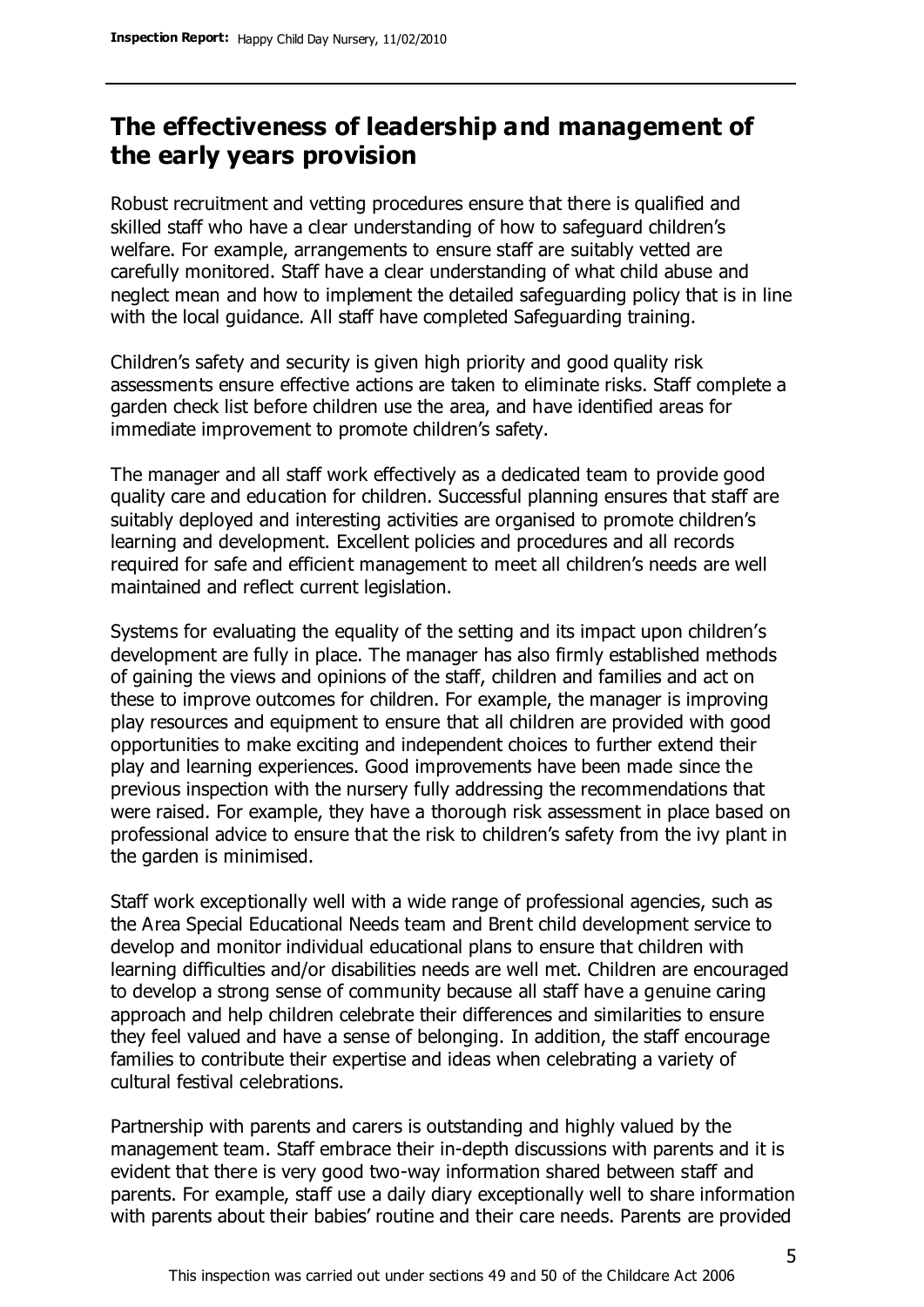with monthly news letters to keep them extremely well informed about activities, social and fund raising events. Parents are provided with excellent opportunities to attend regular parents' meetings to meet with the key person to share their children's learning journey files. Parents are extremely well encouraged to play an active role in the nursery through fund raising events which are held within the nursery and the local community. They are invited to outings, such as to the Science Museum as well as supporting the nursery sports days. The nursery welcomes parents' views and uses parents' questionnaires successfully to seek their views about what they do well and what they can do better, such as the development of the garden area. Parents are very complementary about the nursery and report that they feel valued and welcome.

The manager demonstrates an excellent commitment towards working in partnerships with other providers and has extremely good links in place to share information to help promote children's welfare and development. For example, as part of their school week a teacher comes into the nursery to talk to the children about starting school as a way of helping to prepare them for the transition to school. The nursery has excellent links with a children's centre and with the local community. They invite outside agencies to join the nursery for special events, such as festivals celebrations and fun days. Children take part in fun days run by the local primary school sponsored by the local police. In addition, the staff team with the children and families hold fund raising events for their chosen charities, such as the local hospital children's ward. This helps children to take an active role in the wider community.

## **The quality and standards of the early years provision and outcomes for children**

Children are very well supported due to staff's good knowledge and understanding of the Early Years Foundation Stage which is supported by a key person system. This effectively supports children making good progress. Observations and assessments are detailed and all staff have a clear understanding of the value of the importance of sharing these with parents. The day is structured flexibly and they make full use of the indoor and outdoor environment. However, the outdoor play equipment does not yet maximise opportunities for children to enjoy an exciting and challenging play experience.

Babies play with a good range of toys and experiences that promotes the development of their senses. For example, they thoroughly investigate the sounds and textures of various natural objects in treasure boxes. Staff ensure that the key person system is effective so that babies are well settled and secure. Children are confident communicators, babies using expression, gestures and sounds to communicate their needs and older children gaining competent use of language. In addition, children are developing their early writing skills, and have good access to a range of writing resources which they select independently.

Staff provide good support and spend quality time supporting and extending children's play and learning experiences. For example, during play dough activity children talk about what they are making with their play dough. Staff skilfully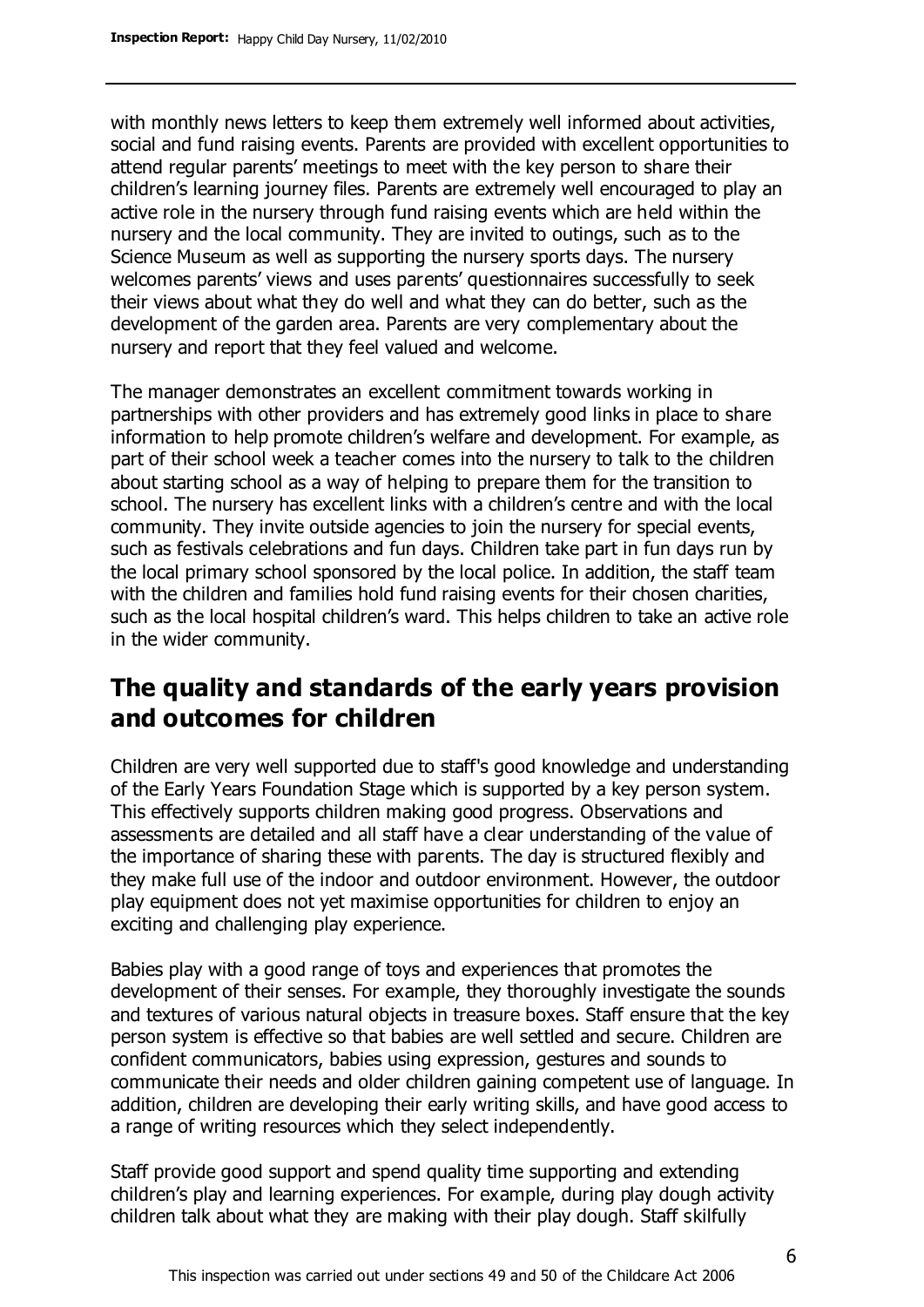extend their learning further by encouraging them to describe the shapes and colours of their models.

Children are making good progress in their creative development, for example; they design and create their car models using various sizes of card boxes and art and craft materials. Children thoroughly enjoy participating in their weekly cookery club activity by a visiting teacher to the nursery. They enjoy designing their rice cake faces with tomatoes, houmous, soft cheese, grated carrots, sweet peppers and raisins and show great delight in their achievements as they eat their rice cake faces. Children have good opportunities to explore, investigate and observe changes. For example, they enjoy learning about the life cycle of chickens and watched in wonder baby chickens hatching in an incubator.

Children have good awareness of healthy eating and understand the benefits of eating healthy food, such as vegetables and fruits daily. They are provided with freshly cooked nutritious meals that support their individual dietary needs. Children sit together for their snack and help themselves to a selection of fresh fruits. They thrive when given special responsibilities, such as setting the tables for meal times and take pleasure in helping to serve each other as well as pouring their own drinks of milk and water from jugs. Children are developing a good understanding of personal hygiene and are encouraged to wash their hands before eating and after using the toilet. They are learning the importance of brushing their teeth after eating to keep them healthy. In addition, the nursery have achieved a four star hygiene rating certificate for very good food safety management by the local authority.

Children form caring relationships with each other and staff and these friendly attachments are easily observed. Children of a very early age are learning to be considerate to each other and share; these skills will benefit the children in the future. Staff offer consistent praise and acknowledgement for simple achievements, developing self-esteem and ensuring each child feels valued. Children have good awareness of their own safety as they move around the nursery with care, manage the transition between indoors and outdoors with ease and participate in regular fire drill practices. Overall, the children are prepared for their next stage in learning in this inclusive nursery.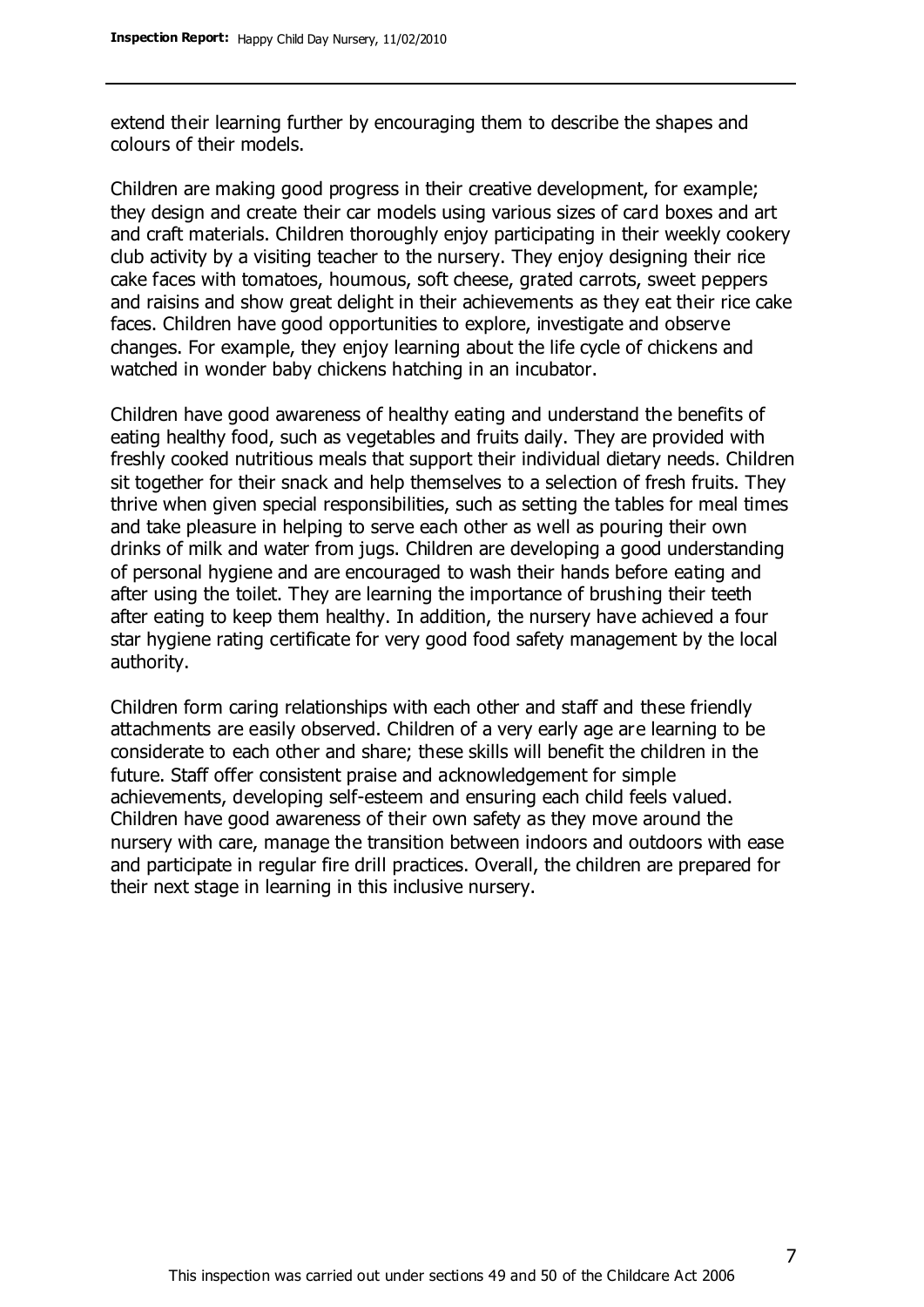# **Annex A: record of inspection judgements**

#### **The key inspection judgements and what they mean**

Grade 1 is Outstanding: this aspect of the provision is of exceptionally high quality Grade 2 is Good: this aspect of the provision is strong Grade 3 is Satisfactory: this aspect of the provision is sound Grade 4 is Inadequate: this aspect of the provision is not good enough

#### **The overall effectiveness of the early years provision**

| How well does the setting meet the needs of the<br>children in the Early Years Foundation Stage? |  |
|--------------------------------------------------------------------------------------------------|--|
| The capacity of the provision to maintain continuous                                             |  |
| improvement                                                                                      |  |

#### **The effectiveness of leadership and management of the early years provision**

| How effectively is the Early Years Foundation Stage led                                         |   |
|-------------------------------------------------------------------------------------------------|---|
| and managed?                                                                                    |   |
| The effectiveness of leadership and management in embedding<br>ambition and driving improvement |   |
| The effectiveness with which the setting deploys resources                                      |   |
| The effectiveness with which the setting promotes equality and                                  |   |
| diversity                                                                                       |   |
| The effectiveness of safeguarding                                                               | フ |
| The effectiveness of the setting's self-evaluation, including the                               |   |
| steps taken to promote improvement                                                              |   |
| The effectiveness of partnerships                                                               |   |
| The effectiveness of the setting's engagement with parents and                                  |   |
| carers                                                                                          |   |

#### **The quality of the provision in the Early Years Foundation Stage**

The quality of the provision in the Early Years Foundation Stage  $\vert$  2

### **Outcomes for children in the Early Years Foundation Stage**

| <b>Outcomes for children in the Early Years Foundation</b>    |  |
|---------------------------------------------------------------|--|
| <b>Stage</b>                                                  |  |
| The extent to which children achieve and enjoy their learning |  |
| The extent to which children feel safe                        |  |
| The extent to which children adopt healthy lifestyles         |  |
| The extent to which children make a positive contribution     |  |
| The extent to which children develop skills for the future    |  |

Any complaints about the inspection or report should be made following the procedures set out in the guidance available from Ofsted's website: www.ofsted.gov.uk